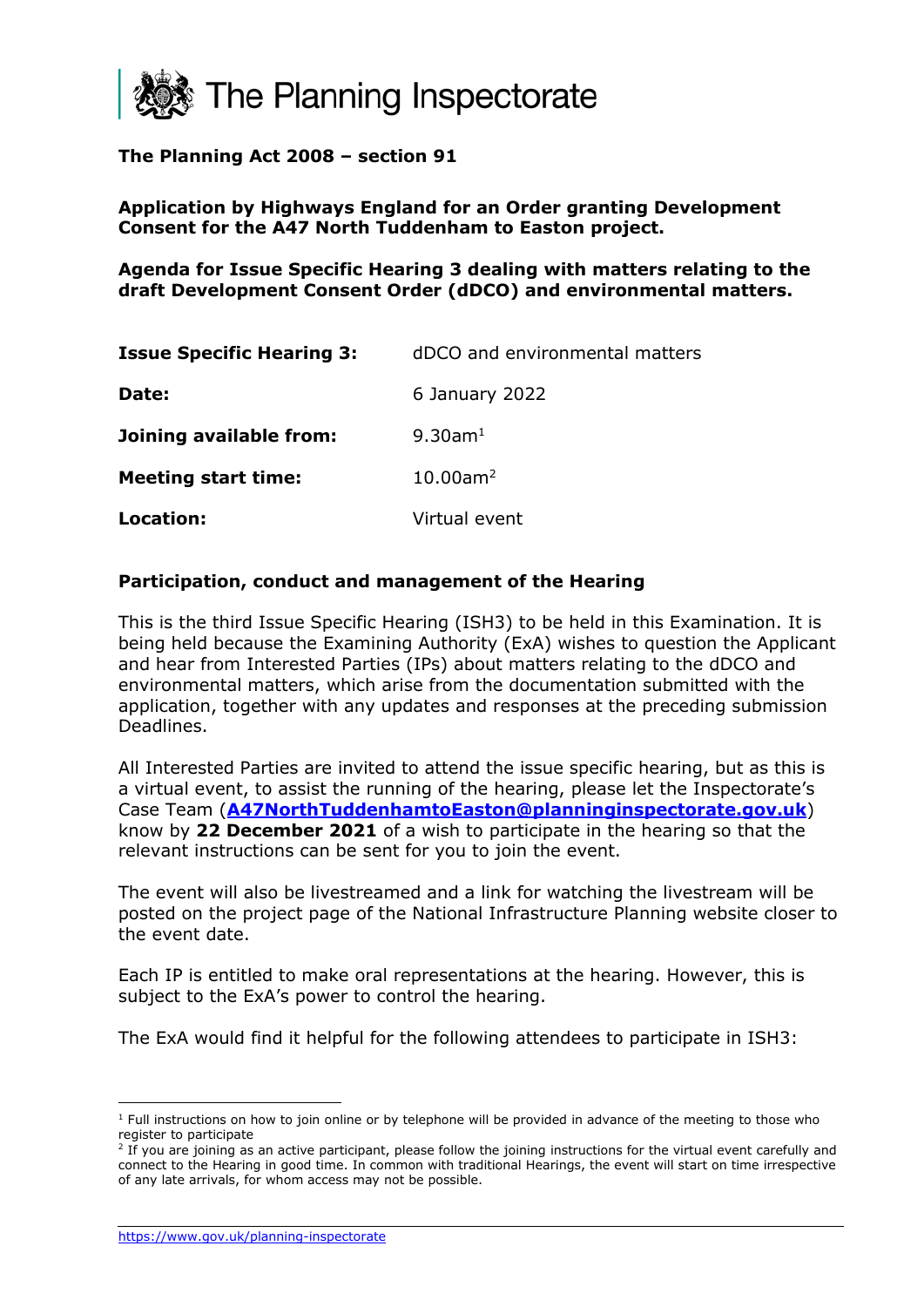- Highways England (the Applicant) including representatives of the Applicant who are in a position to discuss the matters on the agenda;
- Norfolk County Council:
- Broadland District Council;
- South Norfolk Council;
- Breckland Council;
- Environment Agency;
- Natural England;
- Historic England; and
- Any other IPs with an interest in the dDCO and/or environmental matters.

Participants may be legally represented if they wish, but the hearing will be conducted to ensure that legal representation is not required.

Guidance under the Planning Act 2008 (PA 2008) and the Infrastructure Planning (Examination Procedure) Rules 2010 provide that it is the ExA that will probe, test and assess the evidence through direct questioning of persons making oral representations at hearings. Questioning at the hearing will therefore be led by the ExA.

The virtual event will be open 30 minutes prior to the start of the hearing. The hearing will finish as soon as the ExA deems that all those present have had their say and that all matters have been covered.

The agenda is for guidance only. It is not designed to be exclusive or exhaustive. The ExA may add other issues for consideration, may alter the order in which issues are considered and will seek to allocate sufficient time to each issue to allow proper consideration of them. Any lack of discussion of a particular issue at a hearing does not preclude further examination of this issue, including the asking of further written questions.

Every effort will be made to ensure that the issues will be discussed on the day that they are scheduled for. Should the consideration of these issues take less time than anticipated, the ExA may conclude the hearing as soon as all relevant contributions have been made and all questions asked and responded to. If there are additional matters to be dealt with or there are submissions that take a considerable amount of time, there may be a need to continue the session for longer on the day. Alternatively, it may be necessary to prioritise matters and defer others to further written questions.

The evidence presented orally at the hearing should be included in post-hearing submissions and submitted by Monday 17 January 2022 (Deadline 7).

# **Purpose of ISH3**

The main purpose of ISH3 is to undertake further examination of the provisions of the dDCO and environmental matters, as set out below.

dDCO

- Identify how the dDCO has been amended since ISH1;
- How the dDCO is intended to work what would be consented, the extent of the powers and what requirements, provisions and agreements are proposed;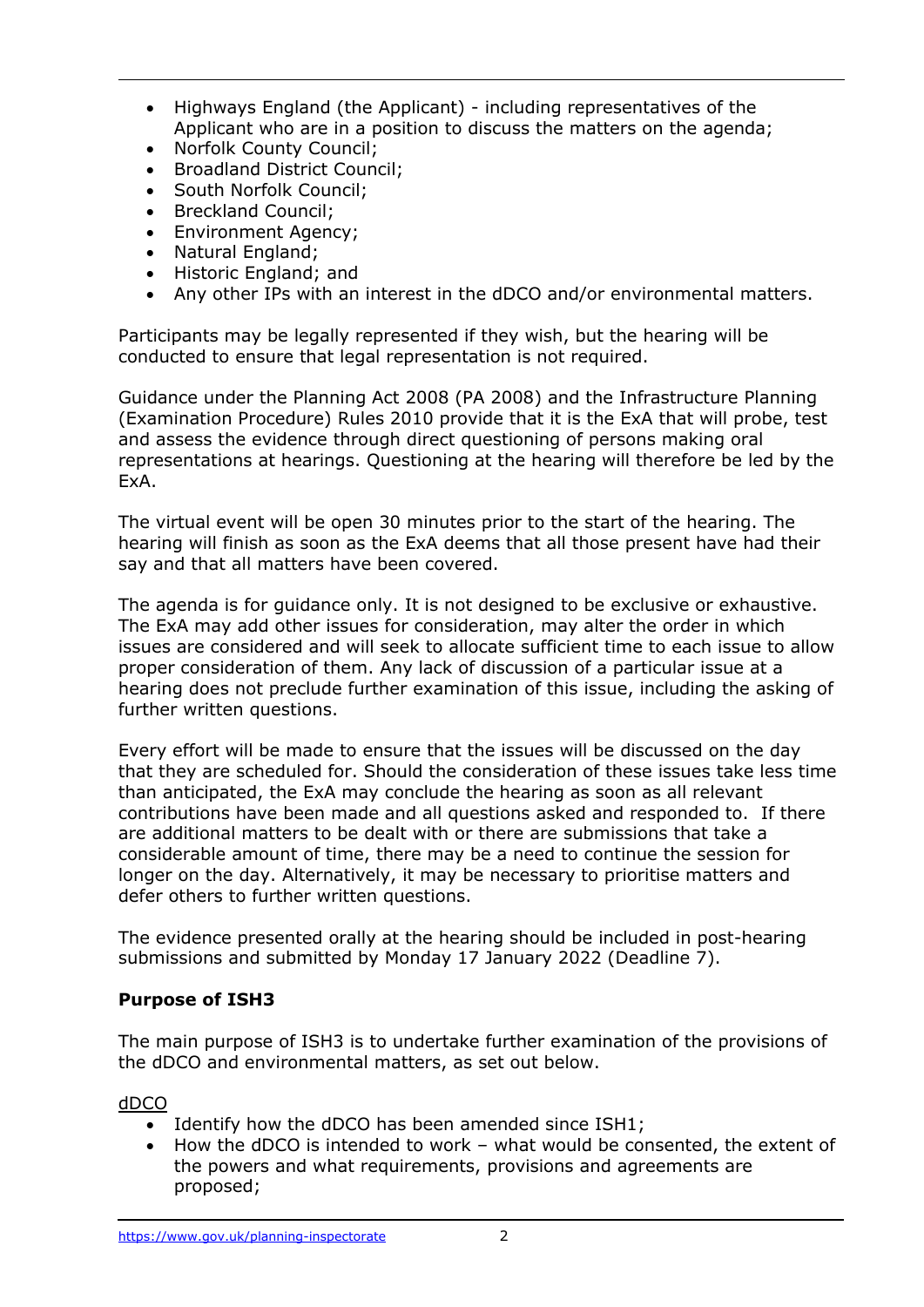- Any possible issues of prevention, mitigation or compensation which are not covered by the dDCO as currently drafted;
- The justification for any changes from established practice;
- The need for changes to other legislative provisions;
- The need for protective provisions and their scope; and
- The views of other IPs as to the appropriateness, proportionality or efficacy of the proposals

#### Environmental Matters

- Biodiversity;
- Climate;
- Cultural Heritage;
- Flooding;
- Geology and Soils;
- Landscape and visual;
- Noise;
- Population and human health; and
- Transport.

#### **Contingencies**

The ExA will endeavour to hear all participants. If the ISH3, or parts of it, is unable to proceed, for example due to technical reasons, then the ExA will deal with any remaining matters via written submissions. Notice of any adjournments will be provided on the project page of the National Infrastructure Planning website.

#### **Microsoft Teams**

The ISH3 will take place virtually using Microsoft Teams. Further information about virtual events in relation to Nationally Significant Infrastructure Projects can be found in the Planning Inspectorate's Advice Note 8.6: Virtual examination events:

[Advice Note 8.6: Virtual examination events | National Infrastructure Planning](https://infrastructure.planninginspectorate.gov.uk/legislation-and-advice/advice-notes/advice-note-8-6-virtual-examination-events/#2)  [\(planninginspectorate.gov.uk\)](https://infrastructure.planninginspectorate.gov.uk/legislation-and-advice/advice-notes/advice-note-8-6-virtual-examination-events/#2)

Further information, including a short video regarding taking part in a Planning Inspectorate virtual event, can be found on the Planning Inspectorate's website:

[Planning Inspectorate virtual events: guide to participating -](https://www.gov.uk/government/publications/planning-inspectorate-virtual-events-guide-to-participating) GOV.UK [\(www.gov.uk\)](https://www.gov.uk/government/publications/planning-inspectorate-virtual-events-guide-to-participating)

Please contact the Case Team if you have any questions about using Microsoft Teams.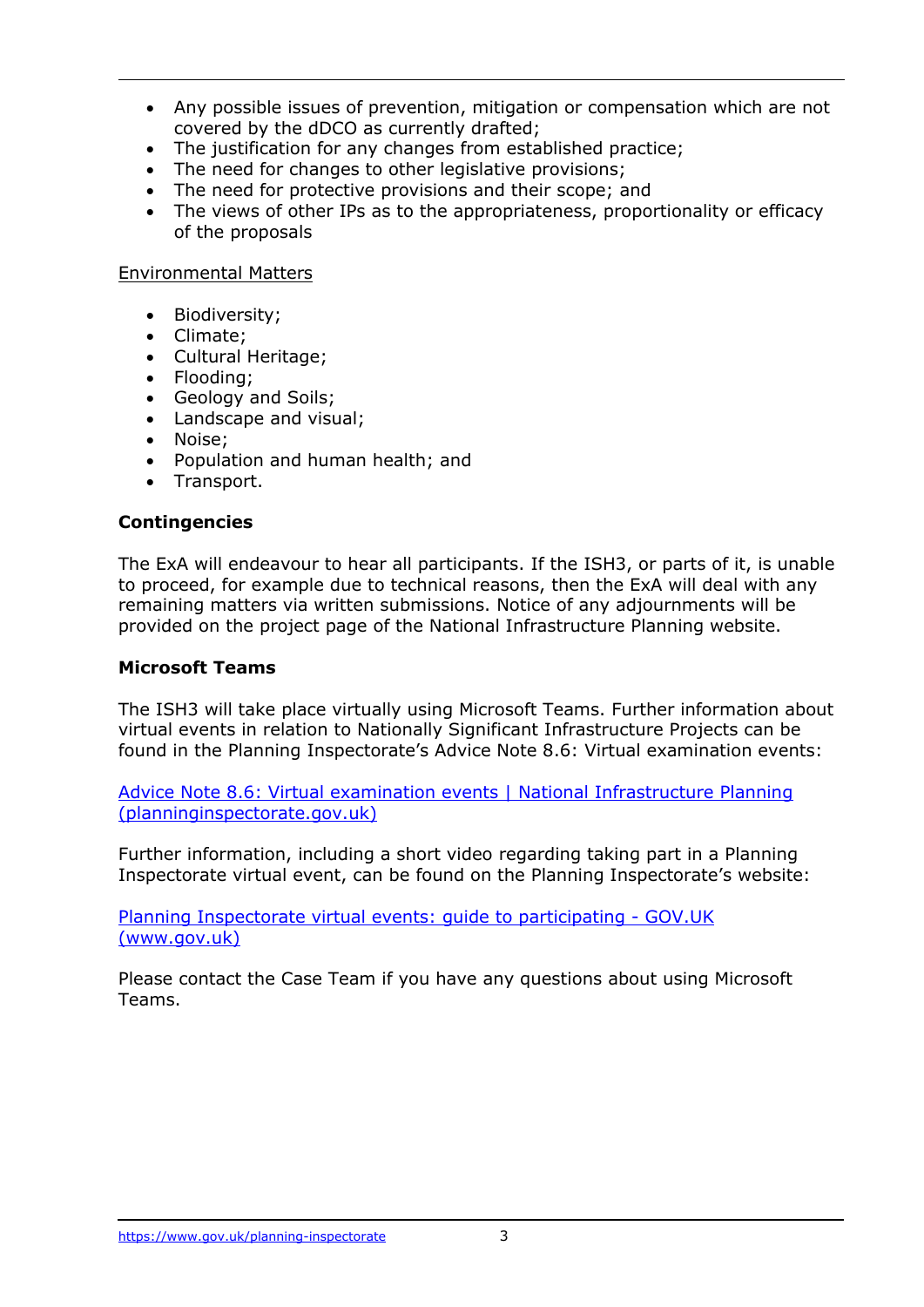

# Agenda

**Time** 10.00am **Attendees** Invitees

**Title of meeting** A47 North Tuddenham to Easton project Issue Specific Hearing 3 on Environmental Matters **Date** 6 January 2022 **Venue Venue Online via Microsoft Teams** 

# **1. Welcome, introductions and arrangements for the hearing**

# **2. Change request**

- The ExA will ask the Applicant to briefly outline its request for a change to the application.
- The ExA may ask questions on this matter.

# **3. Provisions of the dDCO**

- Applicant to briefly highlight changes which have been made to the dDCO since ISH1.
- The ExA may ask questions in respect of Articles, Schedules and Requirements of the dDCO, seeking responses where appropriate from the Applicant and Interested Parties (IPs).
- IPs will be invited to ask questions of clarification in relation to dDCO Articles, Schedules and Requirements.

## **4. Schedule 9 – Protective Provisions**

• Applicant to provide an update on progress between parties regarding protective provisions, explain any important differences of view and a timescale for resolution

## **5. Environmental Matters**

- The ExA will ask some questions in respect of the following topics:
	- o Biodiversity, including protected species and views of the applicant and IPs on information submitted since ISH2;
	- o Climate, including clarification around embedded carbon, cumulative assessment and views of the applicant and IPs on information submitted since ISH2;
	- o Cultural Heritage views of the applicant and IPs on information submitted since ISH2;
	- o Flooding, including floodplain compensation, explanation of compliance with Sequential and Exceptions tests and clarification with regards to climate change adaption;